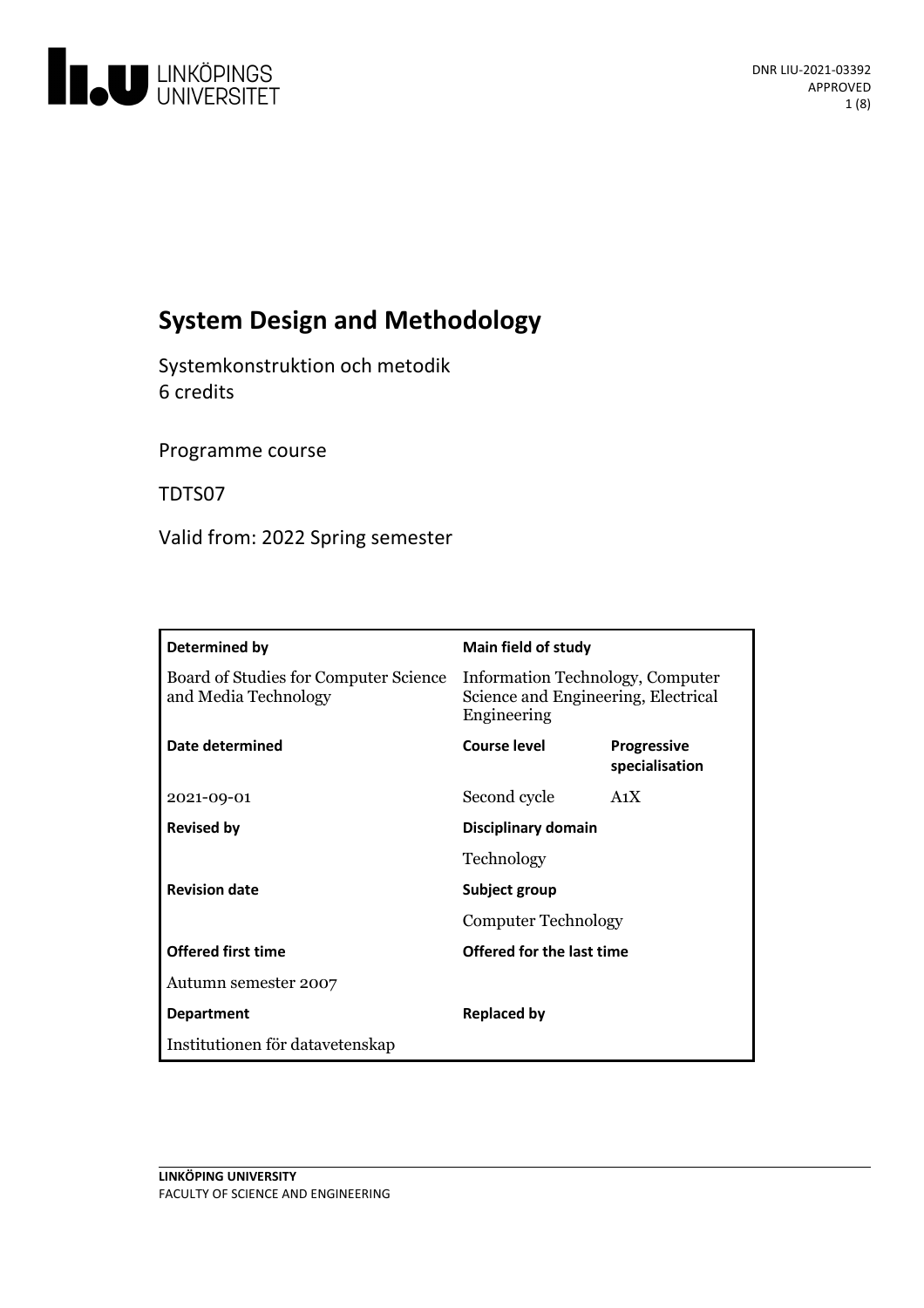# Course offered for

- Master of Science in Computer Science and Engineering
- Master of Science in Information Technology
- Master of Science in Computer Science and Software Engineering
- Master of Science in Applied Physics and Electrical Engineering
- Master of Science in Applied Physics and Electrical Engineering International
- Master's Programme in Computer Science
- Master's Programme in Electronics Engineering

## **Prerequisites**

Computer Hardware and Basic Computer Architectures, Programming

## Intended learning outcomes

The aim of the course is to address the particular problems concerning the design of complex embedded systems. Modern design methodologies are presented with an emphasis on early design phases, such as modeling, verification and systemlevel synthesis, not covered by traditional methods. After completing the course, the students should be able to:

- Apply modern system-level methods and tools for the design of real-time embedded systems. Understand and use modern modeling, verification and simulation tools in
- the context of system-level design.<br>• Apply various modeling approaches, with a deep understanding of the
- practical and theoretical implications.<br>• Analyze the particular features of the application and select the most
- appropriate modeling approach. Evaluate the implications of system level design decisions, regarding system
- architecture, task scheduling and mapping, on the final system performance, cost, and power consumption.
- Understand the complex interactions between hardware architecture and
- 
- Formally verify a system model.<br>• Perform design space exploration using a system-level simulation environment.

## Course content

Embedded systems and their design, Design flow, Specification and modeling of embedded systems, Simulation and estimation, Architectures for embedded systems,Mapping and scheduling, Power related issues at the system level.

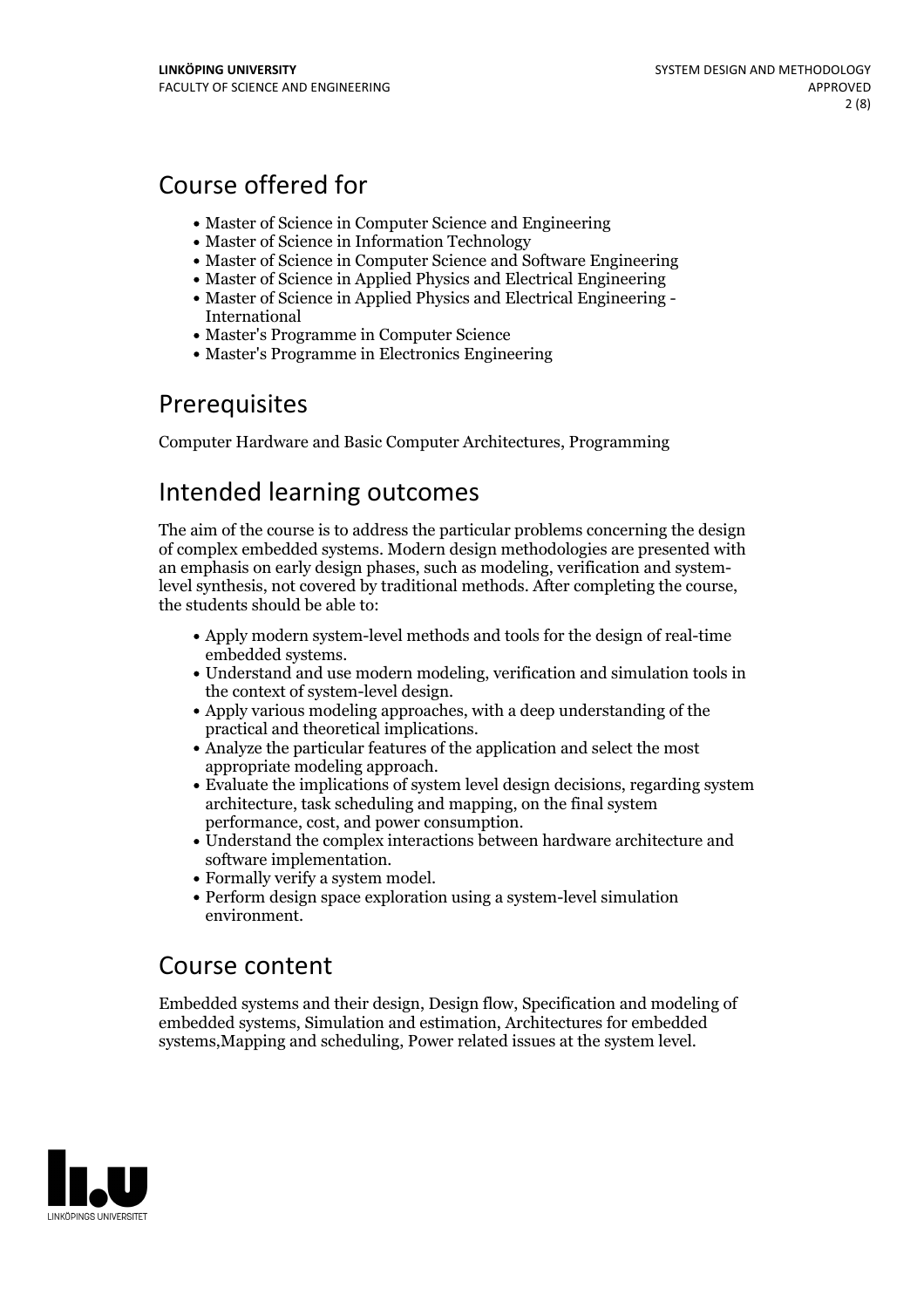# Teaching and working methods

The course consists of a series of lectures, lessons and laboratory exercises, as well as the elaboration and presentation of a report.

## Examination

| LAB1 | Laboratory work     | 3.5 credits | U.G        |
|------|---------------------|-------------|------------|
| TEN2 | Written examination | 2.5 credits | U, 3, 4, 5 |

## Grades

Four-grade scale, LiU, U, 3, 4, 5

# Other information

### **About teaching and examination language**

The teaching language is presented in the Overview tab for each course. The examination language relates to the teaching language as follows:

- If teaching language is "Swedish", the course as a whole could be given in Swedish, or partly in English. Examination language is Swedish, but parts
- If teaching language is "English", the course as a whole is taught in English. Examination language is English. If teaching language is "Swedish/English", the course as a whole will be
- taught in English if students without prior knowledge of the Swedish language participate. Examination language is Swedish or English depending on teaching language.

### **Other**

The course is conducted in a manner where both men's and women's experience and knowledge are made visible and developed.

The planning and implementation of a course should correspond to the course syllabus. The course evaluation should therefore be conducted with the course syllabus as a starting point.

If special circumstances prevail, the vice-chancellor may in a special decision specify the preconditions for temporary deviations from this course syllabus, and delegate the right to take such decisions.

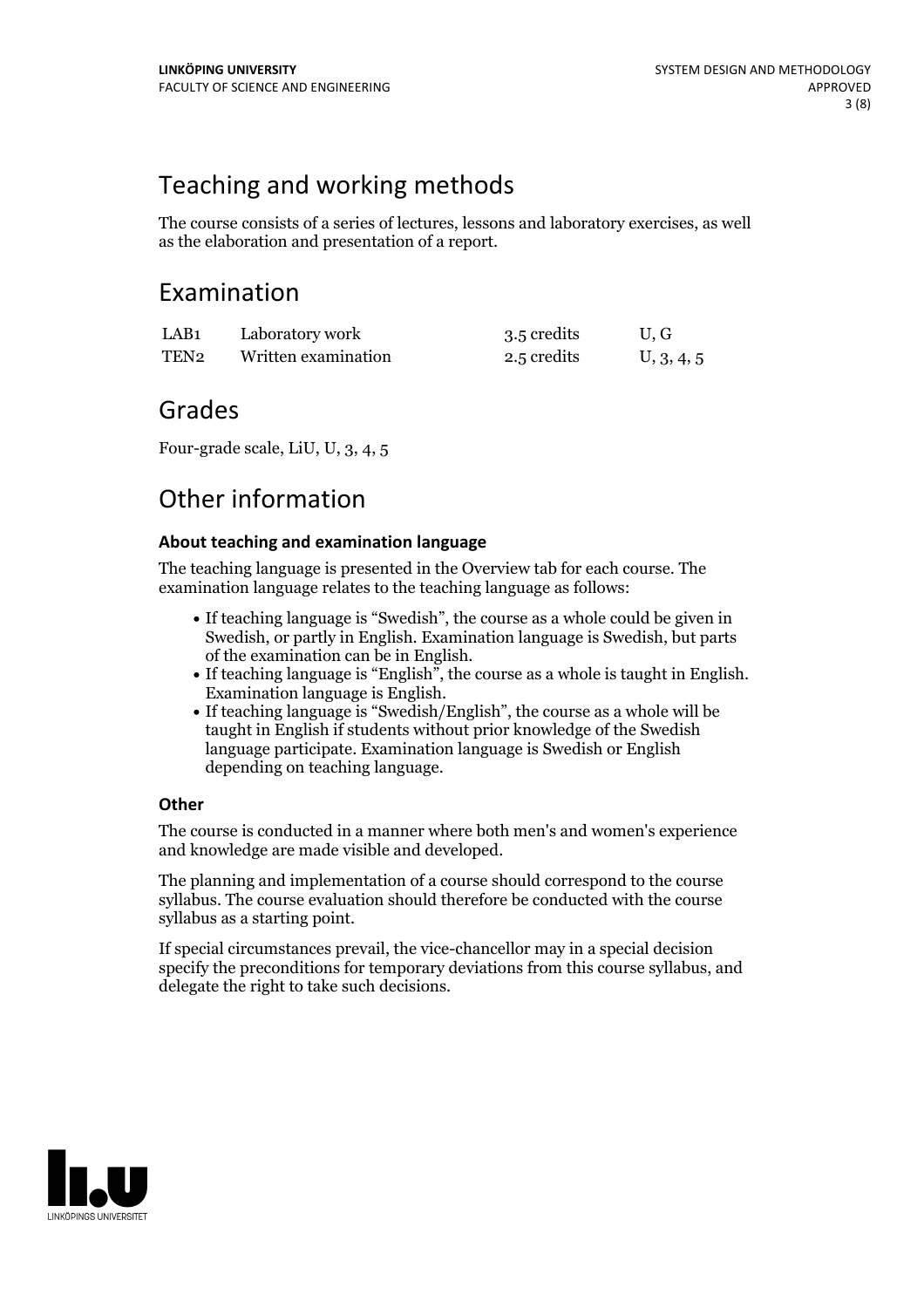## **Common rules**

### Course syllabus

A syllabus must be established for each course. The syllabus specifies the aim and contents of the course, and the prior knowledge that a student must have in order to be able to benefit from the course.

## Timetabling

Courses are timetabled after a decision has been made for this course concerning its assignment to a timetable module.

### Interruption in and deregistration from a course

The LiU decision, Guidelines concerning confirmation of participation in education (Dnr LiU-2020-02256), states that interruptions in study are to be recorded in Ladok. Thus, all students who do not participate in a course for which they have registered must record the interruption, such that the registration on the course can be removed. Deregistration from or interrupting a course is carried out using <sup>a</sup> web-based form: https://www.lith.liu.se/for- [studenter/kurskomplettering?l=en.](https://www.lith.liu.se/for-studenter/kurskomplettering?l=en)

## Cancelled courses and changes to the course syllabus

Courses with few participants (fewer than 10) may be cancelled or organised in a manner that differs from that stated in the course syllabus. The Dean is to deliberate and decide whether a course is to be cancelled or changed from the course syllabus.

## Guidelines relating to examinations and examiners

For details, see Guidelines for education and examination for first-cycle and second-cycle education at Linköping University, Dnr LiU-2020-04501 [\(http://styrdokument.liu.se/Regelsamling/VisaBeslut/917592\)](http://styrdokument.liu.se/Regelsamling/VisaBeslut/917592).

An examiner must be employed as a teacher at LiU according to the LiU Regulations for Appointments, Dnr LiU-2021-01204 [\(https://styrdokument.liu.se/Regelsamling/VisaBeslut/622784](https://styrdokument.liu.se/Regelsamling/VisaBeslut/622784)). For courses in second-cycle, the following teachers can be appointed as examiner: Professor (including Adjunct and Visiting Professor), Associate Professor (including Adjunct), Senior Lecturer (including Adjunct and Visiting Senior Lecturer), Research Fellow, or Postdoc. For courses in first-cycle, Assistant Lecturer (including Adjunct and Visiting Assistant Lecturer) can also be appointed as examiner in addition to those listed for second-cycle courses. In exceptional cases, a Part-time Lecturer can also be appointed as an examiner at both first- and second cycle, see Delegation of authority for the Board of Faculty of Science and Engineering.

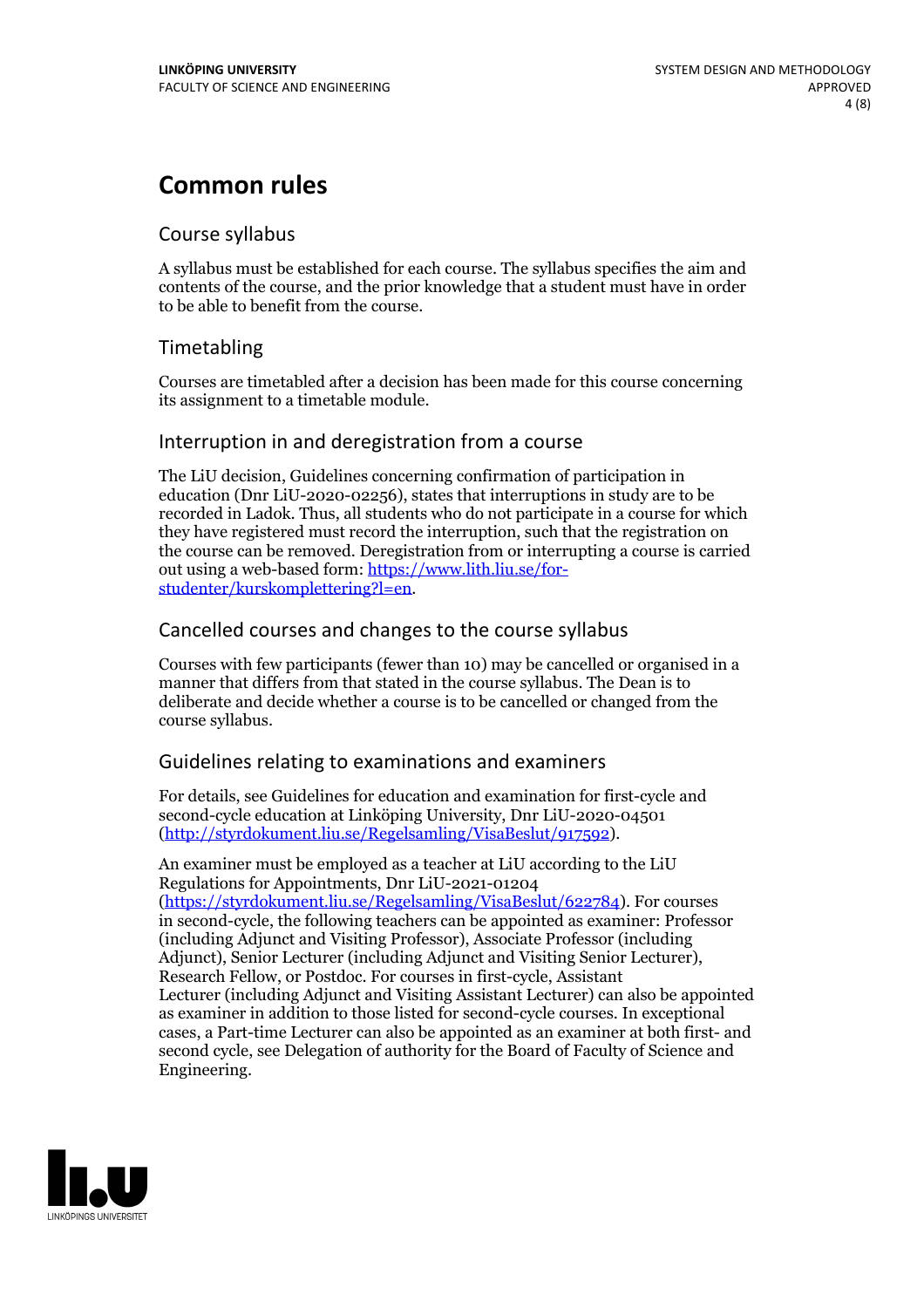## Forms of examination

#### **Principles for examination**

Written and oral examinations and digital and computer-based examinations are held at least three times a year: once immediately after the end of the course, once in August, and once (usually) in one of the re-examination periods. Examinations held at other times are to follow a decision of the faculty programme board.

Principles for examination scheduling for courses that follow the study periods:

- courses given in VT1 are examined for the first time in March, with re-examination in June and August
- courses given in VT2 are examined for the first time in May, with re-examination in August and October
- courses given in HT1 are examined for the first time in October, with re-examination in January and August
- courses given in HT2 are examined for the first time in January, with re-examination in March and in August.

The examination schedule is based on the structure of timetable modules, but there may be deviations from this, mainly in the case of courses that are studied and examined for several programmes and in lower grades (i.e. 1 and 2).

Examinations for courses that the faculty programme board has decided are to be held in alternate years are held three times during the school year in which the course is given according to the principles stated above.

Examinations for courses that are cancelled orrescheduled such that they are not given in one or several years are held three times during the year that immediately follows the course, with examination scheduling that corresponds to the scheduling that was in force before the course was cancelled or rescheduled.

When a course, or a written examination (TEN, DIT, DAT), is given for the last time, the regular examination and two re-examinations will be offered. Thereafter, examinations are phased out by offering three examinations during the following academic year at the same times as the examinations in any substitute course. If there is no substitute course, three examinations will be offered during re- examination periods during the following academic year. Other examination times are decided by the faculty programme board. In all cases above, the examination is also offered one more time during the academic year after the following, unless the faculty programme board decides otherwise. In total, 6 re-examinations are offered, of which 2 are regular re-examinations. In the examination registration system, the examinations given for the penultimate time and the last time are denoted.

If a course is given during several periods of the year (for programmes, or on different occasions for different programmes) the faculty programme board or boards determine together the scheduling and frequency of re-examination occasions.

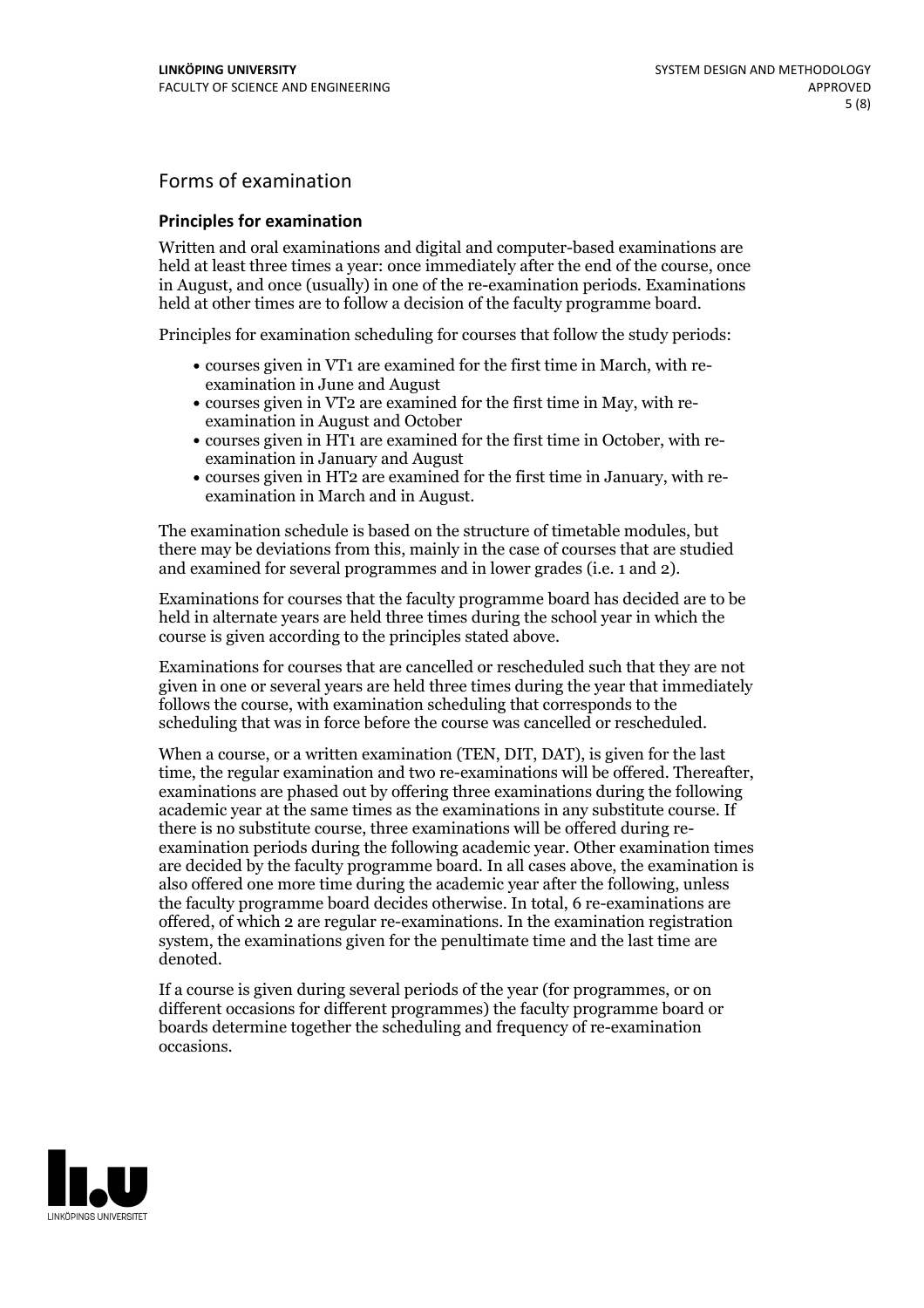### **Retakes of other forms of examination**

Regulations concerning retakes of other forms of examination than written examinations and digital and computer-based examinations are given in the LiU guidelines for examinations and examiners, [http://styrdokument.liu.se/Regelsamling/VisaBeslut/917592.](http://styrdokument.liu.se/Regelsamling/VisaBeslut/917592)

#### **Course closure**

For Decision on Routines for Administration of the Discontinuation of Educational Programs, Freestanding Courses and Courses in Programs, see DNR LiU-2021-04782. After a decision on closure and after the end of the discontinuation period, the students are referred to a replacement course (or similar) according to information in the course syllabus or programme syllabus. If a student has passed some part/parts of a closed program course but not all, and there is an at least partially replacing course, an assessment of crediting can be made. Any crediting of course components is made by the examiner.

### **Registration for examination**

In order to take an written, digital or computer-based examination, registration in advance is mandatory, see decision in the university's rule book [https://styrdokument.liu.se/Regelsamling/VisaBeslut/622682.](https://styrdokument.liu.se/Regelsamling/VisaBeslut/622682) An unregistered student can thus not be offered a place. The registration is done at the Student Portal or in the LiU-app during the registration period. The registration period opens 30 days before the date of the examination and closes 10 days before the date of the examination. Candidates are informed of the location of the examination by email, four days in advance.

### **Code of conduct for students during examinations**

Details are given in a decision in the university's rule book: <http://styrdokument.liu.se/Regelsamling/VisaBeslut/622682>.

#### **Retakes for higher grade**

Students at the Institute of Technology at LiU have the right to retake written examinations and digital and computer-based examinations in an attempt to achieve a higher grade. This is valid for all examination components with code "TEN", "DIT" and "DAT". The same right may not be exercised for other examination components, unless otherwise specified in the course syllabus.

A retake is not possible on courses that are included in an issued degree diploma.

#### **Grades**

The grades that are preferably to be used are Fail (U), Pass (3), Pass not without distinction  $(4)$  and Pass with distinction  $(5)$ .

- Grades U, 3, 4, 5 are to be awarded for courses that have written or digital examinations.<br>• Grades Fail (U) and Pass (G) may be awarded for courses with a large
- degree of practical components such as laboratory work, project work and

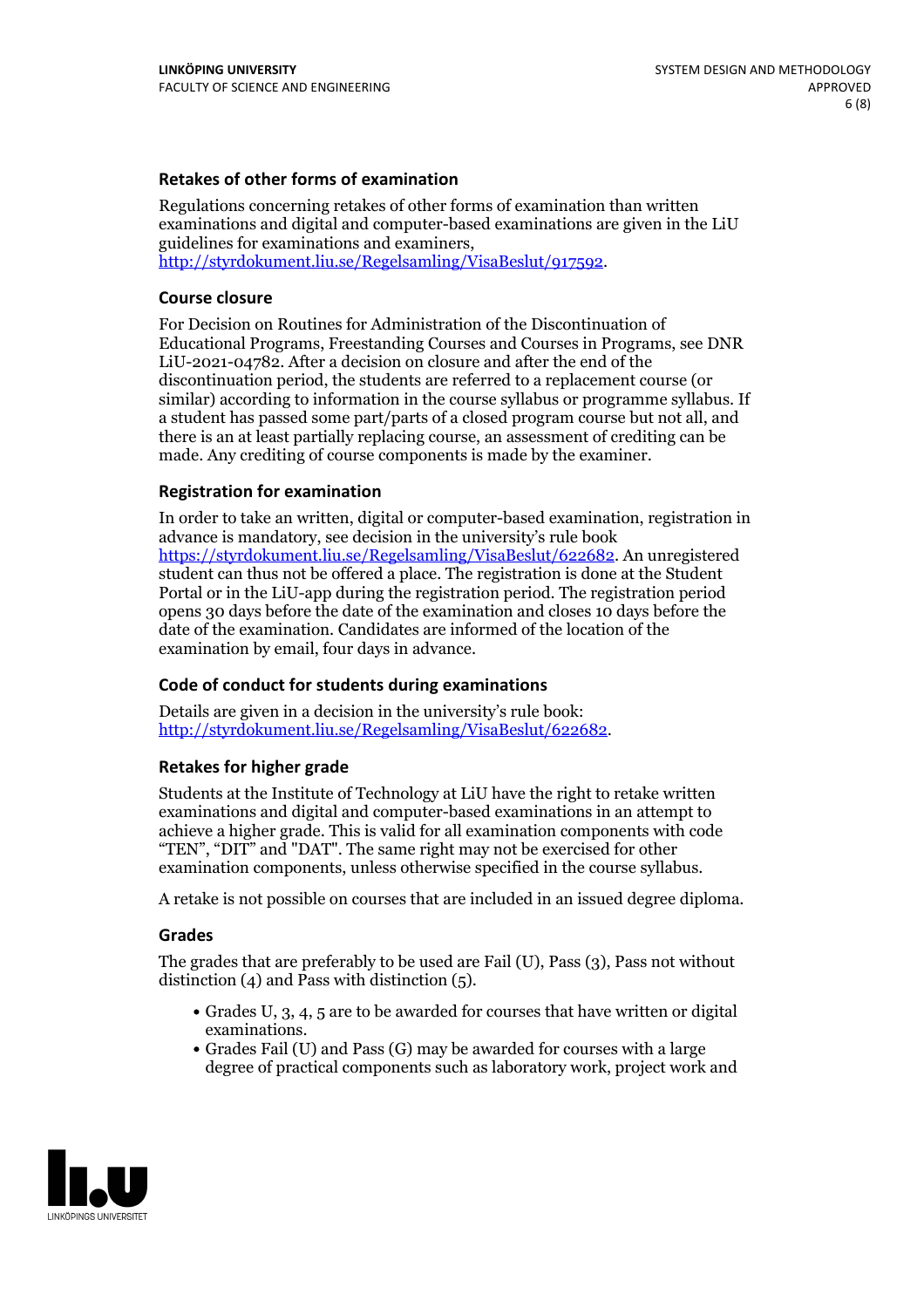group work.<br>• Grades Fail (U) and Pass (G) are to be used for degree projects and other independent work.

### **Examination components**

The following examination components and associated module codes are used at the Faculty of Science and Engineering:

- Grades U, 3, 4, 5 are to be awarded for written examinations (TEN) and
- digital examinations (DIT).<br>• Examination components for which the grades Fail (U) and Pass (G) may be awarded are laboratory work (LAB), project work (PRA), preparatory written examination (KTR), digital preparatory written examination (DIK), oral examination (MUN), computer-based examination (DAT), home
- assignment (HEM), and assignment (UPG).<br>• Students receive grades either Fail (U) or Pass (G) for other examination components in which the examination criteria are satisfied principally through active attendance such as tutorial group (BAS) or examination item
- (MOM).<br>• Grades Fail (U) and Pass (G) are to be used for the examination components Opposition (OPPO) and Attendance at thesis presentation (AUSK) (i.e. part of the degree project).

In general, the following applies:

- 
- Mandatory course components must be scored and given <sup>a</sup> module code. Examination components that are not scored, cannot be mandatory. Hence, it is voluntary to participate in these examinations, and the voluntariness must be clearly stated. Additionally, if there are any associated conditions to
- the examination component, these must be clearly stated as well.<br>• For courses with more than one examination component with grades U,3,4,5, it shall be clearly stated how the final grade is weighted.

For mandatory components, the following applies (in accordance with the LiU Guidelines for education and examination for first-cycle and second-cycle education at Linköping University,<br>[http://styrdokument.liu.se/Regelsamling/VisaBeslut/917592\)](http://styrdokument.liu.se/Regelsamling/VisaBeslut/917592):

If special circumstances prevail, and if it is possible with consideration of the nature of the compulsory component, the examiner may decide to replace the compulsory component with another equivalent component.

For possibilities to alternative forms of examinations, the following applies (in accordance with the LiU Guidelines for education and examination for first-cycle [http://styrdokument.liu.se/Regelsamling/VisaBeslut/917592\)](http://styrdokument.liu.se/Regelsamling/VisaBeslut/917592):

If the LiU coordinator for students with disabilities has granted a student the right to an adapted examination for a written examination in an examination hall, the student has the right to it.